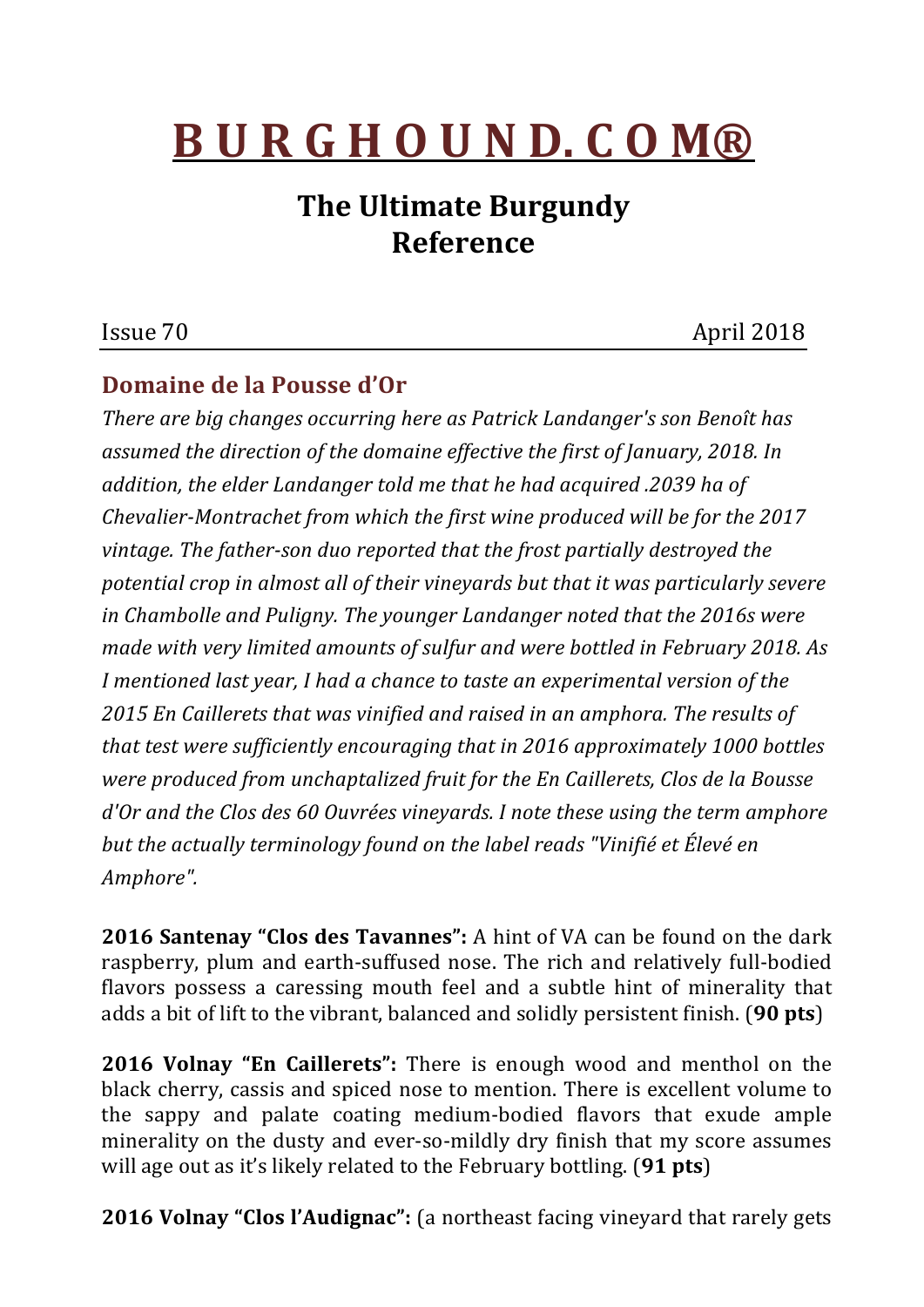the same degree of sunlight as the other Volnay 1ers in the portfolio and thus it can often be more Pommard than Volnay in character). A pungent nose of reduction, wood toast and menthol overshadows the underlying fruit today. Otherwise there is a lovely texture to the more muscular if less refined middle weight flavors that also possess solid minerality and density while exhibiting the same touch of finishing dryness that, in the same fashion as the  $En$ Caillerets, my score assumes is related to the recent bottling. (**91 pts**)

**2016 Volnay "Clos de la Bousse d'Or":** Very ripe yet attractively fresh aromas are composed by notes of poached plum, violet and black cherry along with elusive whiffs of spice, mandarin orange and VA. The mouth feel of the medium-bodied flavors is notably finer though less powerful with plenty of minerality on the lingering and understated finish where the only nit is a hint of warmth. (**92 pts**)

**2016 Volnay "Caillerets - Clos des 60 Ouvrées":** A highly complex nose features notes of menthol, dark currant, raspberry, wood, spice and the barest hint of VA. The sleek, intense and wonderfully refined middle weight flavors brim with both minerality and dry extract, all wrapped in a well-balanced and impressively persistent finish. Good stuff in a built-to-age package. (93 pts)

**2016 Pommard "Les Jarolières":** Once again there is a whisper of VA but it's not enough to materially detract from the more deeply pitched aromas of plum liqueur, earth and gentle wood scents. There is more size, weight, power and concentration if notably less finesse to the medium-bodied flavors that also exude a subtle minerality on the solidly constituted and lingering finish. This is definitely a muscular Pommard but it's not rustic. (92 pts)

**2016 Corton-Bressandes:** (from a .5 ha parcel). Here too there is just enough VA to mention but not so much as to significantly impair the appeal of the well-layered array of red currant, cherry, dark raspberry, earth and a trace of menthol character. The rich, full-bodied and admirably concentrated flavors possess focused power on the overtly muscular yet refined finale that delivers seriously good persistence on the well-balanced finish. Note that while this is very clearly built-to-age, it should be reasonably accessible after only 6 to 8 years. (**93 pts**)

**2016 Corton-Clos du Roi:** The ripe and ultra-fresh aromas are from the darker side of the fruit spectrum while including plenty of spice, warm earth, menthol and plenty of *sauvage* character. There is both fine detail and a beguiling texture to the equally broad-shouldered and even more mineralinflected flavors that possess even better complexity on the balanced and hugely long finish. Unusually, this appears to be just a bit less structured than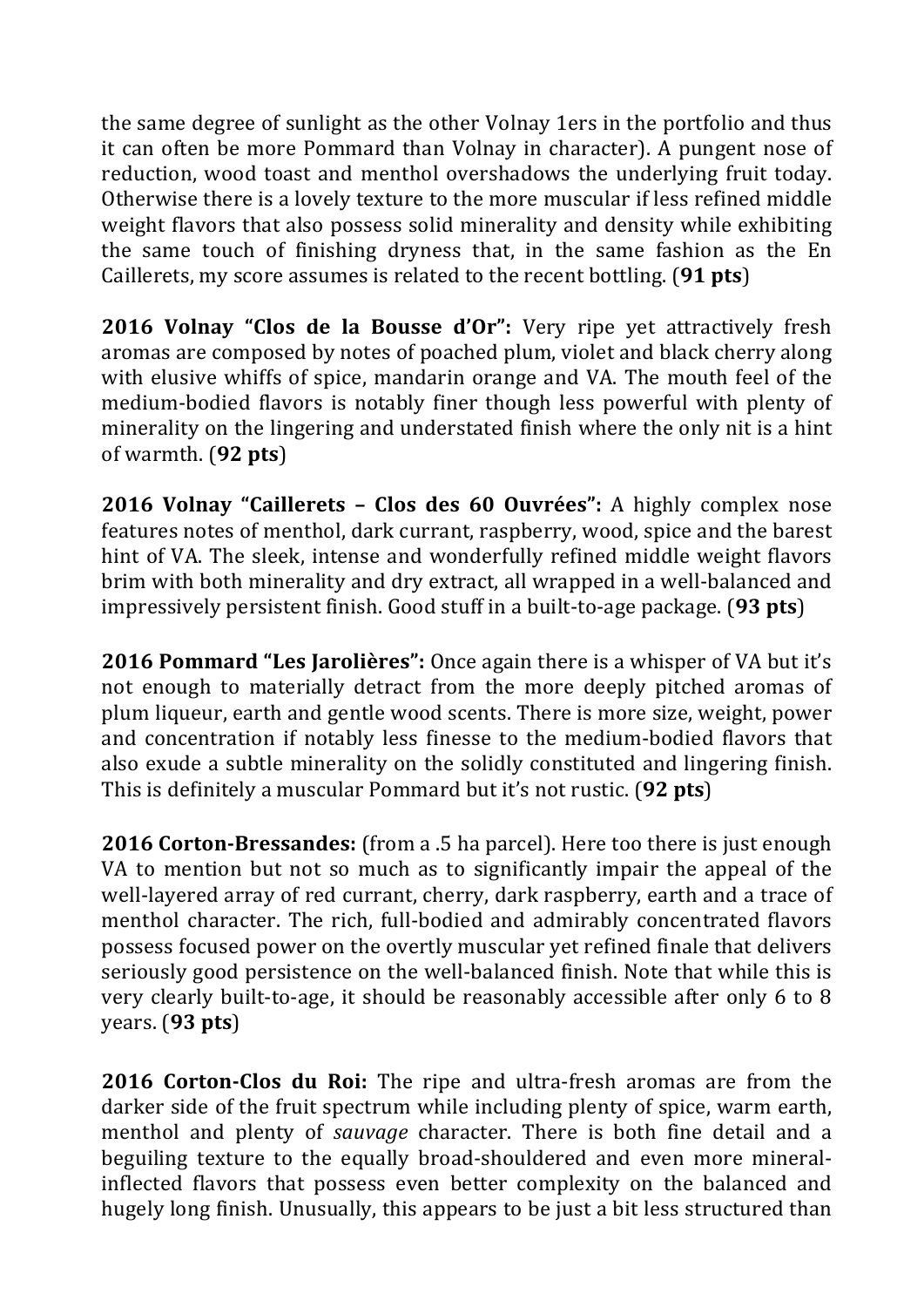the Bressandes and should also be approachable on the younger side if that's your preference. (**94 pts**)

**2016 Chambolle-Musigny:** (from parcels totaling 1.41 ha). A cool, airy and very fresh nose speaks of black cherry, raspberry and spice-inflected aromas. There is excellent density to the impressively rich and palate coating flavors that possess a velvety texture as the tiny yields are very much in evidence, all wrapped in a suave, stony and highly persistent finish. A quality *villages*. (89 **pts**)

**2016 Chambolle-Musigny "Les Feusselottes":** (from a .42 ha parcel). This is also aromatically airy and cool with a trace of VA sitting atop the ripe dark cherry, violet, spice and sandalwood aromas. Once again the tiny yields are evident as this is an unusually concentrated and powerful Feusselottes that coats the palate with dry extract before concluding in a relatively powerful and lengthy finish. This is not a Chambolle of lace and grace but it is impressive in its fashion. **(92 pts)** 

**2016 Chambolle-Musigny "Les Groseilles":** (from a .52 ha parcel). Subtle notes of VA add lift to the otherwise pretty red currant, cherry, dark raspberry and pretty spice nuances. Once again the small yields are evident as the middle weight flavors possess plenty of sappy dry extract that buffers the moderately firm tannic spine shaping the lingering if slightly warm and dry finish. This appears to have been more obviously affected by the recent bottling and was showing somewhat awkwardly. Note that my rating assumes that this is a passing phase rather than a significant problem. **(91 pts)** 

**2016 Chambolle-Musigny "Les Amoureuses":** (from a .20 ha parcel). More subtle but not invisible VA does not really impede an appreciation of the wonderfully spicy and floral aromas of both red and dark pinot fruit. The sleek, elegant and strikingly refined medium weight flavors display an abundance of minerality on the long, cool and much better balanced finale. **(93 pts)**

**2016 Volnay "Clos de la Bousse d'Or - Amphore":** While there is a whiff of VA it is more subtle while the aromatic profile is quite similar to that of regular *cuvee* save for the face that, like the En Caillerets - Amphore, the aromas are much more restrained and seemingly cooler plus there is no wood